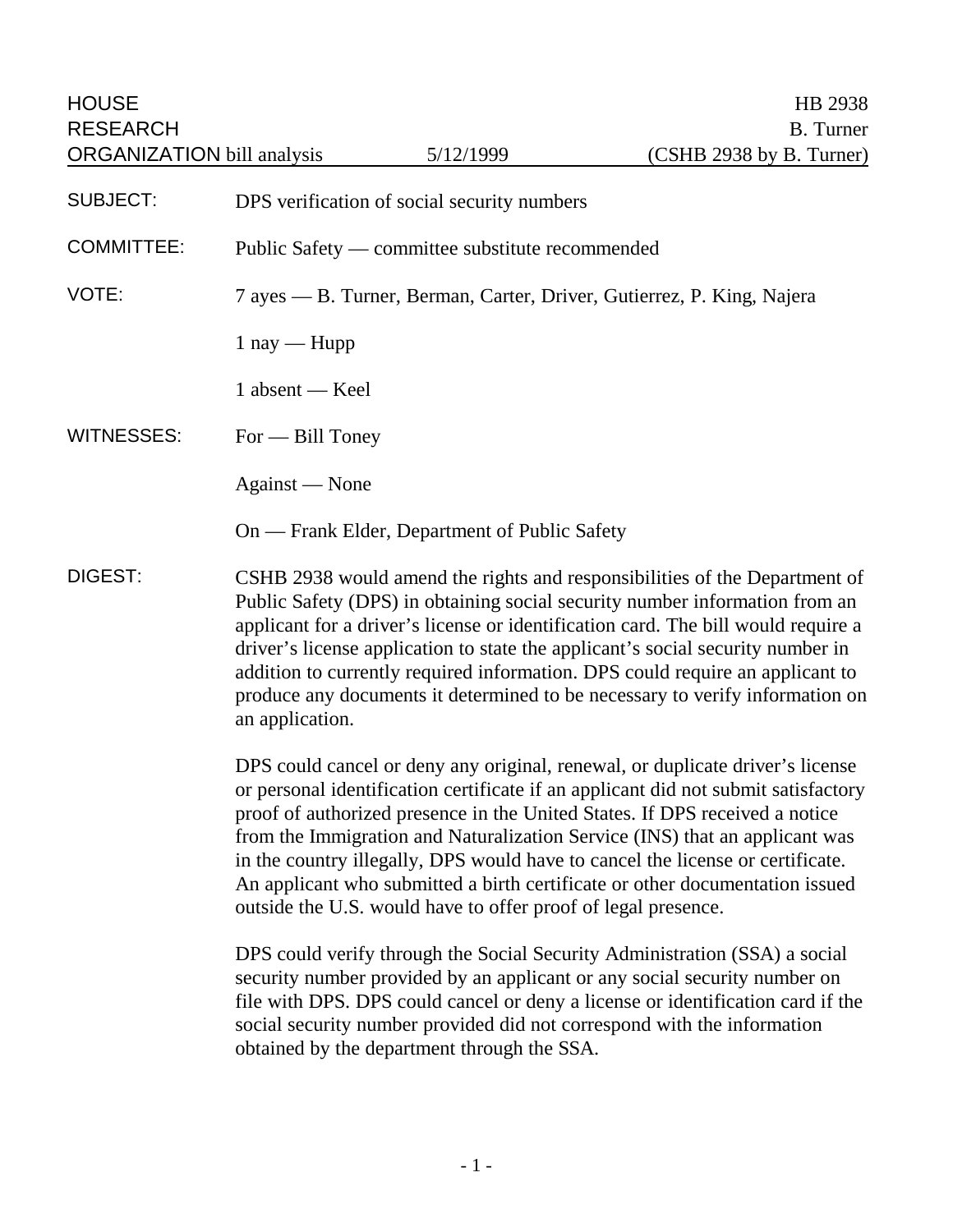## HB 2938 House Research Organization page 2

CSHB 2938 would specify that information on an application related to the applicant's social security number and any information used to verify the number could be used only by DPS or disclosed only to the attorney general's child support enforcement division or another state entity responsible for enforcing child support.

This bill would take effect September 1, 2000.

**SUPPORTERS** SAY: CSHB 2938 would make Texas compliant with the Federal Immigration Reform Act by enabling DPS to verify the social security numbers of applicants for driver's licenses or personal identification cards.

> Federal law requires that in order to use a driver's license for identification to collect benefits, a person's social security number must be verified through the SSA. States that do not verify license applicants' social security numbers are sanctioned, and its citizens receive reduced federal benefits.

> State-issued licenses and certificates are the primary source of identification for obtaining federal benefits. If Texas were to be sanctioned because it did not verify the social security numbers of applicants, Texans would not be able to use their driver's licenses or identification cards to obtain benefits.

Once an online computer system was implemented to verify social security numbers online, the verification would be instantaneous. The system would not increase significantly the amount of time it took to obtain a license or identification card.

DPS already requires driver's license applicants to provide their social security numbers, but it has no authority to collect that information from identification card applicants. This bill would give the agency that authority.

CSHB 2938 would not put DPS in the position of enforcing immigration law. DPS reports a person to INS for unlawful presence in the United States only if that person presents falsified INS documents. DPS does not arrest illegal immigrants who apply for driver's licenses or identification cards. These practices would not change as a result of this bill.

DPS could establish procedures for cases in which a person's license or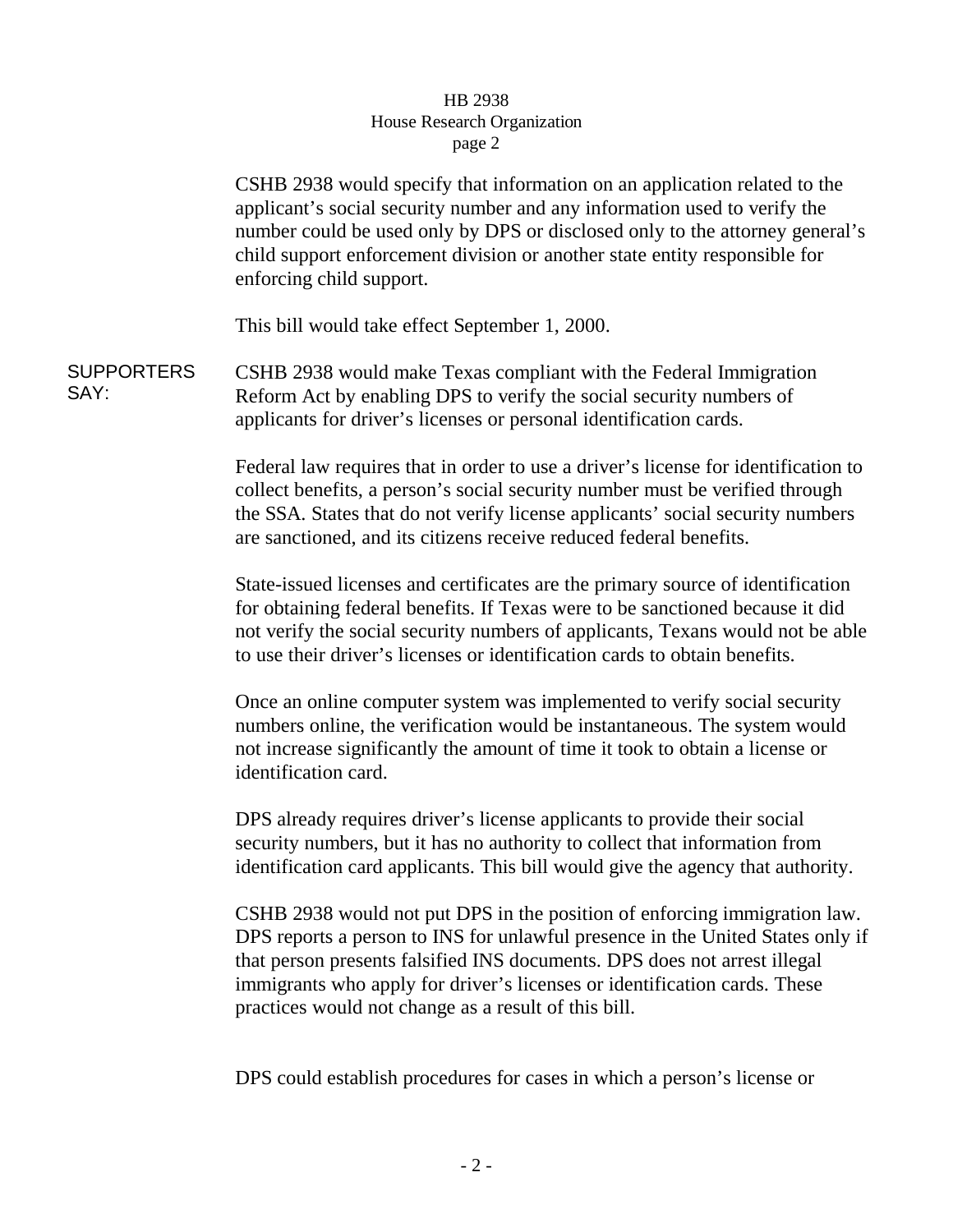## HB 2938 House Research Organization page 3

|                          | identification card application was denied because the social security number<br>had not been verified. DPS could conduct an investigation to determine if a<br>bureaucratic error had resulted in the lack of verification. This would benefit<br>applicants, since their applications would not be denied absolutely.                                                                                                                                                                                                  |  |  |  |
|--------------------------|--------------------------------------------------------------------------------------------------------------------------------------------------------------------------------------------------------------------------------------------------------------------------------------------------------------------------------------------------------------------------------------------------------------------------------------------------------------------------------------------------------------------------|--|--|--|
|                          | The language in CSHB 2938 regarding verification is permissive in case the<br>federal act is overturned. If that happened, Texas would not be saddled with<br>the time and expense of unnecessarily checking social security numbers.                                                                                                                                                                                                                                                                                    |  |  |  |
|                          | The bill contains safeguards that would ensure that applicants' social security<br>numbers were used only for authorized purposes.                                                                                                                                                                                                                                                                                                                                                                                       |  |  |  |
| <b>OPPONENTS</b><br>SAY: | Verification of a person's social security number is unprecedented in Texas.<br>Furthermore, it is a breach of personal privacy.                                                                                                                                                                                                                                                                                                                                                                                         |  |  |  |
|                          | According to the bill's fiscal note, CSHB 2938 would cost the state nearly<br>\$600,000 in general revenue in fiscal 2000. Many of the social security<br>number verifications initiated by DPS would result in affirmations of the<br>number's validity. Therefore, this money would be wasted, as would the<br>applicant's time.                                                                                                                                                                                       |  |  |  |
|                          | The language of CSHB 2938 is too permissive and would give DPS the<br>latitude to choose whose social security numbers to verify. DPS employees<br>selectively and arbitrarily could require verification of an applicant's social<br>security number. This could lead to discriminatory practices or "profiling,"<br>asking for verification only from people who "look like" undocumented<br>immigrants. DPS also could report these people to INS. DPS should not be in<br>the business of enforcing immigration law. |  |  |  |
|                          | The bill would not provide an appeals process for people whose licenses were<br>denied because their social security numbers could not be verified, regardless<br>of whether the reason was legitimate. A bureaucratic mistake resulting in the<br>denial of a license could cost a person lost time at work. The bill should<br>address this possibility in the statute, not through the prospect of DPS rules or<br>regulations.                                                                                       |  |  |  |

DPS currently has no computer system to verify social security numbers instantaneously. Other states have implemented such systems, but those states are much smaller. It is impossible to know whether such a system would work